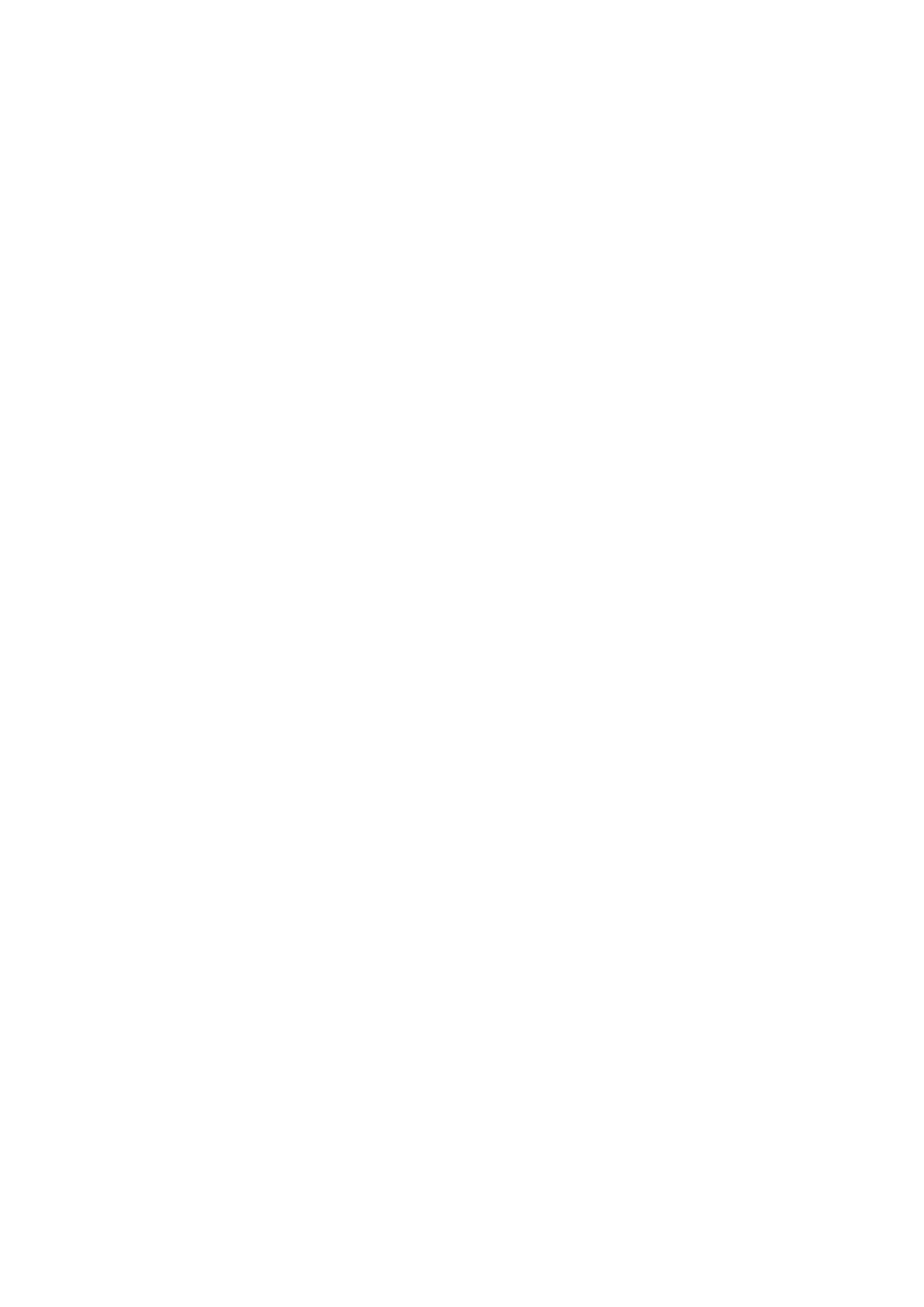

#### **1 Welcome**

Chair Northey opened the meeting with a karakia.

#### **2 Apologies**

There were no apologies.

Note: A roll call was conducted by Chair Richard Northey that ascertained the following members were in attendance at the commencement of the meeting:

| <b>Member</b>                | <b>Attendance</b> |
|------------------------------|-------------------|
| <b>Chair Richard Northey</b> | In-person         |
| Deputy Chair Alex Bonham     | In-person         |
| Member Glenda Fryer          | Online            |
| Member Graeme Gunthorp       | Online            |
| Member Kerrin Leoni          | Online            |
| Member Julie Sandilands      | Online            |

#### **3 Declaration of Interest**

There were no declarations of interest.

#### **4 Confirmation of Minutes**

Resolution number WTM/2022/71

MOVED by Chairperson R Northey, seconded by Deputy Chairperson A Bonham:

#### **That the Waitematā Local Board:**

**a) confirm the ordinary minutes of its meeting, held on Tuesday, 12 April 2022, as a true and correct record.**

**CARRIED**

## **5 Leave of Absence**

There were no leaves of absence.

# **6 Acknowledgements**

There were no acknowledgements.

#### **7 Petitions**

There were no petitions.

#### **8 Deputations**

There were no deputations.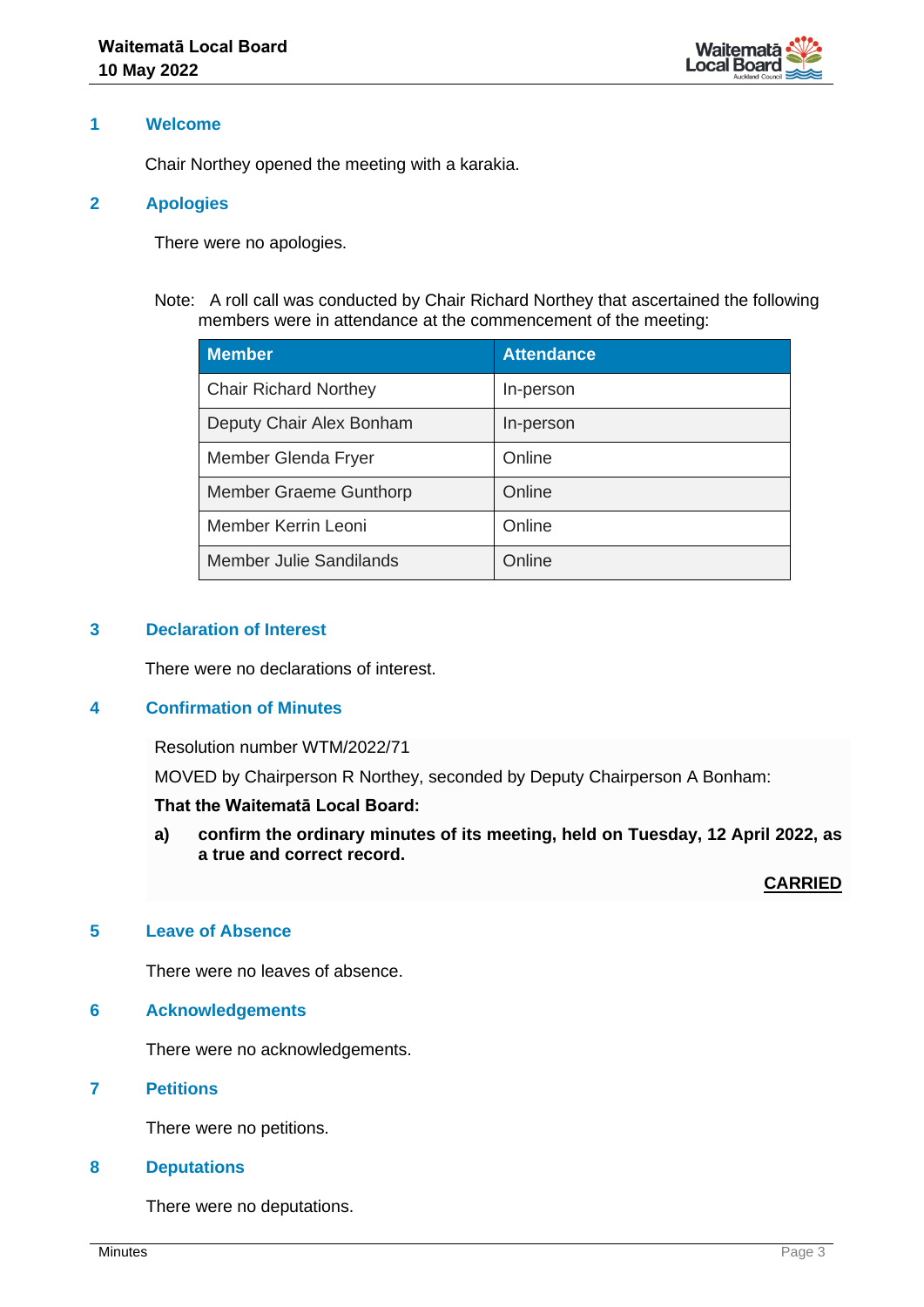

#### **9 Public Forum**

There was no public forum.

#### **10 Extraordinary Business**

There was no extraordinary business.

#### **11 Waitematā Local Board consultation feedback and input into the Annual Budget 2022/2023**

Maclean Grindell, Senior Local Board Advisor, was in attendance to speak to this report. A document was tabled for this item and can be found on the Auckland Council website as a minutes attachment.

MOVED by Chairperson R Northey, seconded by Deputy Chairperson A Bonham:

That the Waitematā Local Board:

- a) receive consultation feedback on the proposed Waitematā Local Board priorities and activities for 2022/2023
- b) receive Waitematā Local Board consultation feedback on regional topics in the Annual Budget 2022/2023 from people and organisations
- c) approve the tabled local board input on regional topics in the proposed Annual Budget 2022/2023 to the Governing Body
- d) approve the tabled local board advocacy initiatives for the Annual Budget 2022/2023 to the Governing Body.

Member Gunthorp foreshadowed an amendment to the tabled document to reduce the call for an increase in rates to 3.5%.

MOVED by Member G Gunthorp, seconded by Member GF Fryer:

Member G Gunthorp moved an amendment to the original recommendation as follows:

c) edit the tabled document to remove support for further consultation on a 5% increase in rates and replace it with support for a 3.5 increase in rates

A division was called for, voting on which was as follows:

| For               | <b>Against</b>                        | <b>Abstained</b> |
|-------------------|---------------------------------------|------------------|
| Member G Gunthorp | Deputy Chairperson A<br><b>Bonham</b> |                  |
|                   | Member GF Fryer                       |                  |
|                   | Member KL Leoni                       |                  |
|                   | <b>Chairperson R Northey</b>          |                  |
|                   | Member J Sandilands                   |                  |
|                   |                                       |                  |

The motion was declared LOST by 1 vote to 5.

The substantive motion was put.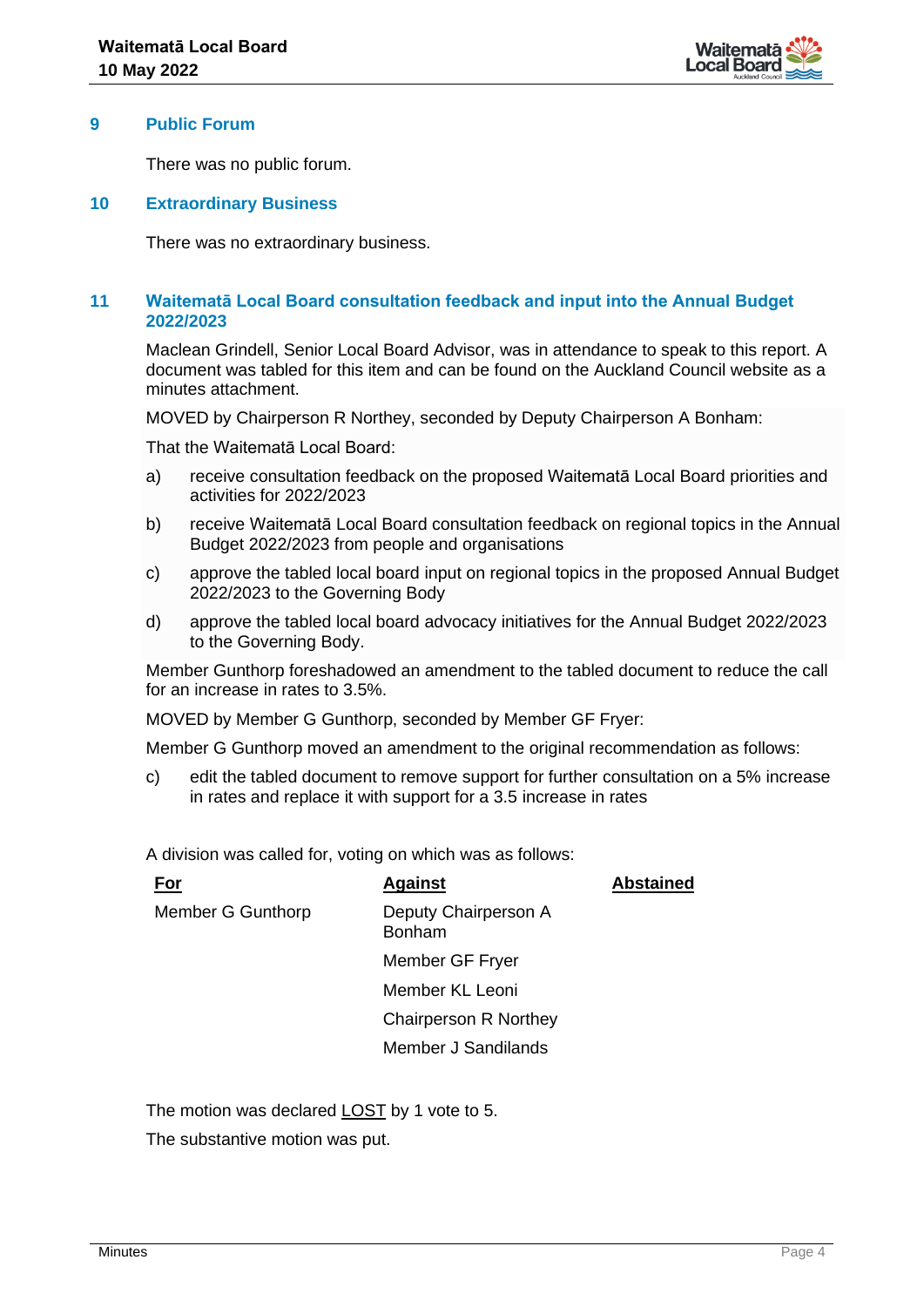

Resolution number WTM/2022/72

MOVED by Chairperson R Northey, seconded by Deputy Chairperson A Bonham:

**That the Waitematā Local Board:**

- **a) receive consultation feedback on the proposed Waitematā Local Board priorities and activities for 2022/2023**
- **b) receive Waitematā Local Board consultation feedback on regional topics in the Annual Budget 2022/2023 from people and organisations**
- **c) approve the tabled local board input on regional topics in the proposed Annual Budget 2022/2023 to the Governing Body**
- **d) approve the tabled local board advocacy initiatives for the Annual Budget 2022/2023 to the Governing Body.**

A division was called for, voting on which was as follows:

**For** Deputy Chairperson A Bonham Member GF Fryer Member G Gunthorp Member KL Leoni Chairperson R Northey Member J Sandilands **Against Abstained**

The motion was declared CARRIED by 6 votes to 0.

# **CARRIED**

## **Attachments**

A 10 May 2022, Waitematā Local Board, Item 11 - Waitematā Local Board consultation feedback and input into the Annual Budget 2022/2023, Waitematā Feedback and Advocacy Document

# **12 Endorsing Business Improvement District (BID) target rate grants for 2022/2023**

Trina Thompson, Local Area Manager, was in attendance to speak to this report.

Resolution number WTM/2022/73

#### **MOVED by Member GF Fryer, seconded by Deputy Chairperson A Bonham:**

# **That the Waitematā Local Board:**

- **a) recommends to the Governing Body the setting of the targeted rates for inclusion in the Annual Budget 2022/2023 for the following Business Improvement District (BID) programmes:**
	- **i. \$4,782,614 for Heart of the City Incorporated.**
	- **ii. \$480,070 for Karangahape Road Business Association Incorporated.**
	- **iii. \$1,812,099 for Newmarket Business Association Incorporated.**
	- **iv. \$969,150 for Parnell Business Association Incorporated.**
	- **v. \$690,446 for Ponsonby Business Association Incorporated.**
	- **vi. \$350,000 for Uptown Business Association Incorporated.**

**CARRIED**